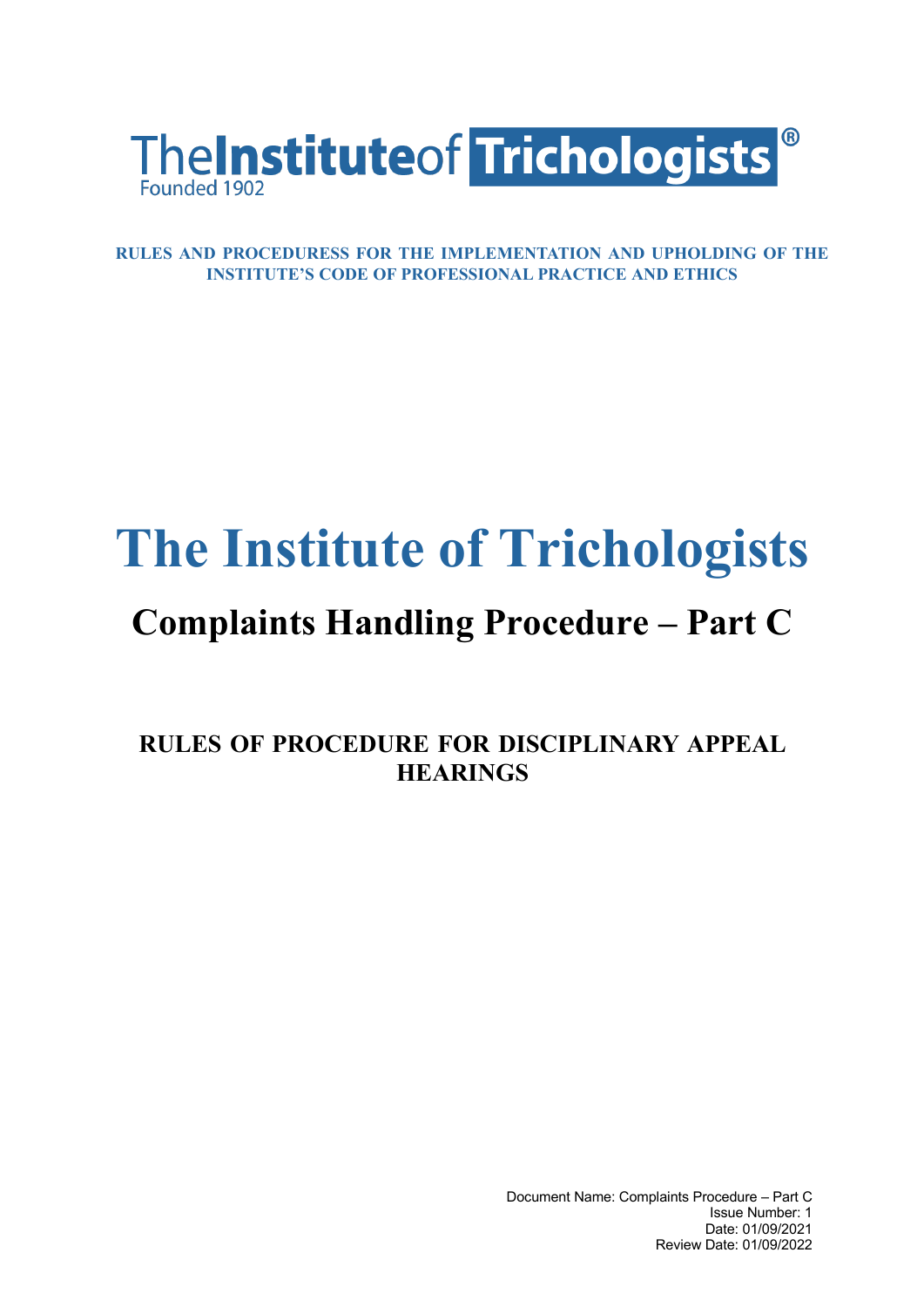## **The Institute of Trichologists**

**C1.** A member of the Institute or, in the case of an expulsion, an ex-member of the Institute to whom a disciplinary sanction has been applied by the Independent Hearing Panel have the right to appeal against the findings and/or decision of the panel. The appeal must be lodged within 14 days of the letter confirming the outcome of the disciplinary formal action, stating the grounds on which they are appealing.

**C2.** The grounds of any such appeal shall be that the decision of the Independent Disciplinary Panel was unreasonable in the circumstances or was manifestly unfair. (The object of the Disciplinary Appeal Panel is not simply to hear the case for asecond time in the hope of arriving at different conclusions).

**C3.** The Disciplinary Appeal Panel will comprise three new independent members one of whom is an Institute member of at least MIT or FIT status who arenot members of the Board of Directors and who have had no dealings with the earlier investigation or adjudication of the matter of the appeal.

**C4**. The Independent Chair of Ethics shall be a non-voting Chairman of the Disciplinary Appeal meeting.

**C5**. The member or ex-member bringing the appeal (and/or his or her legal representative) will have up to15 minutes to present the appeal, explaining why the decision of the panel was unreasonable or unfair.

**C6.** The Independent Chair of the Ethics will have up to five minutes to question the member/ex-member onthe case presented. (All questions must relate only to what has been presented; nothing new or extraneous to

be introduced at this stage).

**C7.** The Independent Chair of the Ethics will have up to 15 minutes to respond to the appeal, stating why thedecision of the Independent Disciplinary Panel should stand.

**C8.** The member/ex-member (and/or his or her legal representative) will have up to five minutes to questionthe Independent Chair of the Ethics on the case presented. (All questions must relate only to what has been presented; nothing new or extraneous to be introduced at this stage).

**C9.** Members of the Disciplinary Appeal Panel will have up to 15 minutes to question both the member/ex-member (and/or his or her legal representative) and the Independent Chair of the Ethics. (All questions must relateonly to what has been presented; nothing new or extraneous to be introduced at this stage).

**C10.** The member/ex-member and/or his or her legal representative will have up to two minutes to sum upthe case for the appeal.

**C11.** The Independent Chair of the Ethics will have up to two minutes to sum up the case against the appeal.

**C12.** Both the Independent Chair of the Ethics and the member/ex-member (and his or her legal representative) will leave the room.

**C13.** The Disciplinary Appeal Panel will consider whether suitable grounds for allowing the appeal have been made out (in that the decision of the disciplinary panel was either unreasonable in the circumstances or was manifestly unfair). If such grounds are not made out to the satisfaction of the Disciplinary Appeal Panel, the appeal is to be dismissed. If suchgrounds are made out to the satisfaction of the Disciplinary Appeal Panel, the Disciplinary Appeal Panel may make such appropriate recommendation(s) to the Independent to Ethics Chair as it thinks fit.